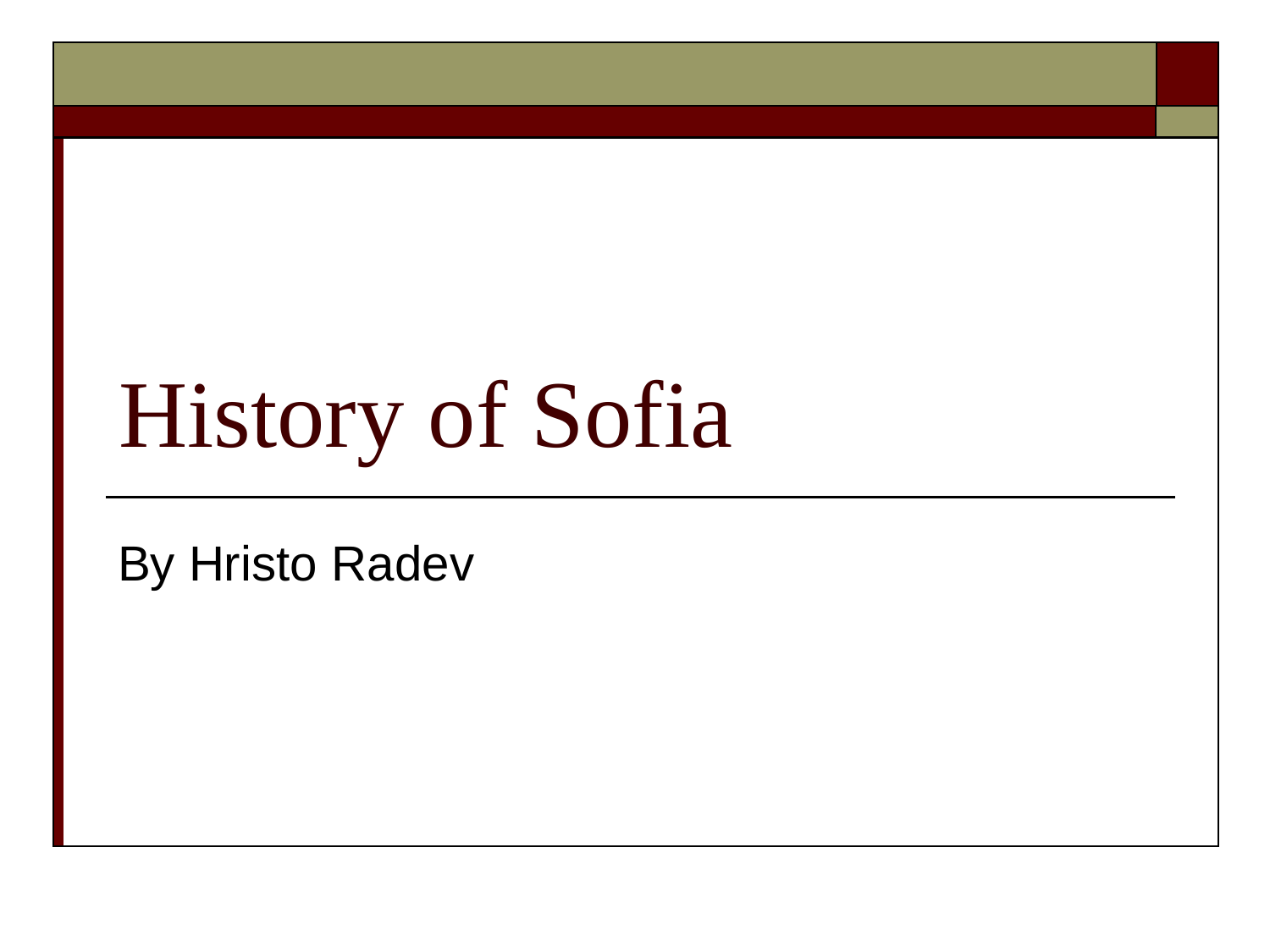## Antiquity

- Sofia was originally a Thracian settlement called *Serdica*, or *Sardica*, possibly named after the Celtic tribe Serdi .
- $\Box$  The city was destroyed in the 447 invasion of the Huns. It was rebuilt by Byzantine Emperor Justinian I and for a while called *Triaditsa* or *Sredets* by the Slavonic tribes.



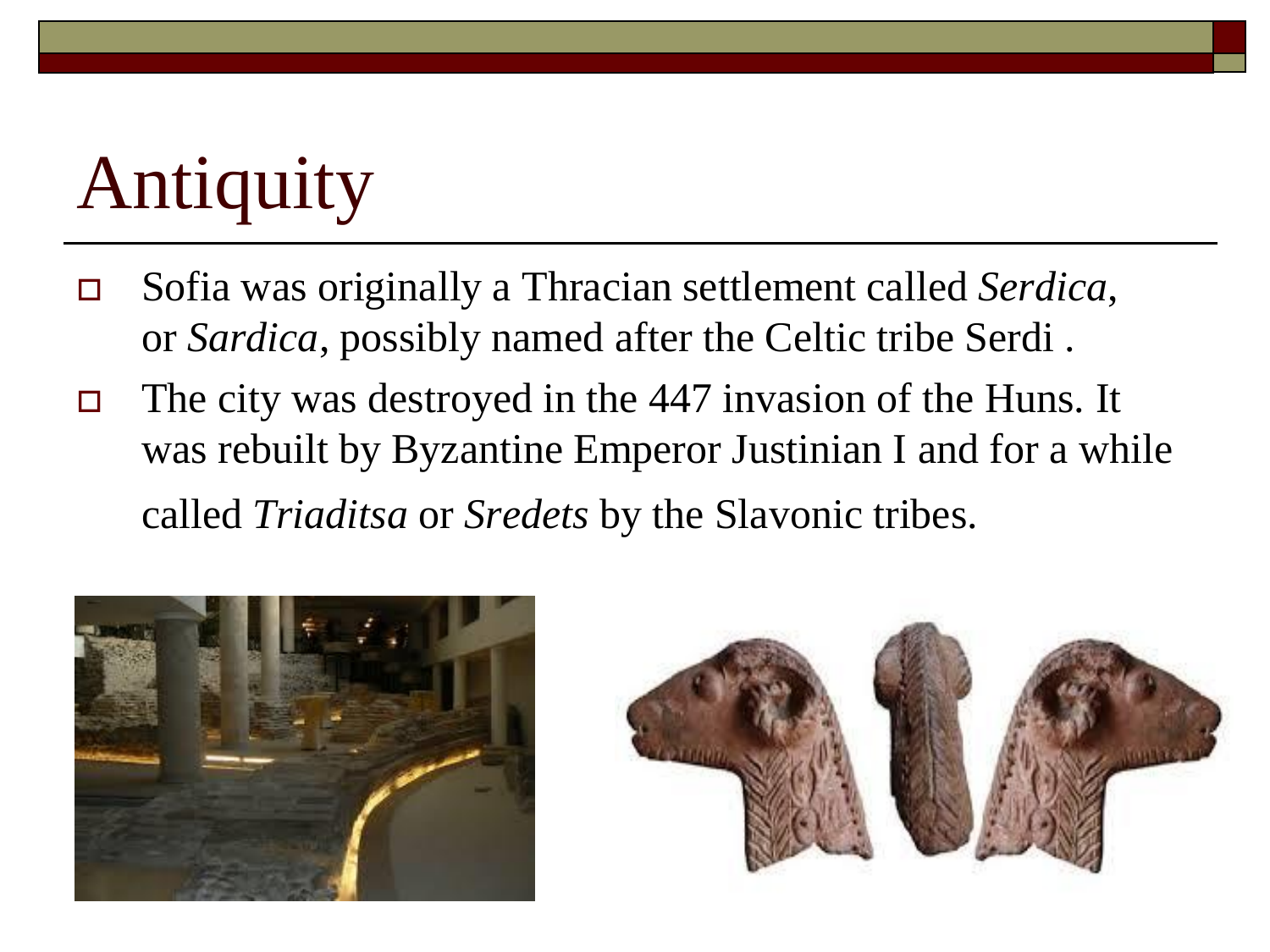#### Middle Ages

- Sofia first became part of the First Bulgarian Empire during the reign of Khan Krum in 809, after a long siege. Afterwards, it was known by the Bulgarian name *"Sredets"* and grew into an important fortress and administrative centre.
- □ After a number of unsuccessful sieges, the city fell to the Byzantine Empire in 1018, but once again was incorporated into the restored Bulgarian Empire at the time of Tsar Ivan Asen I.





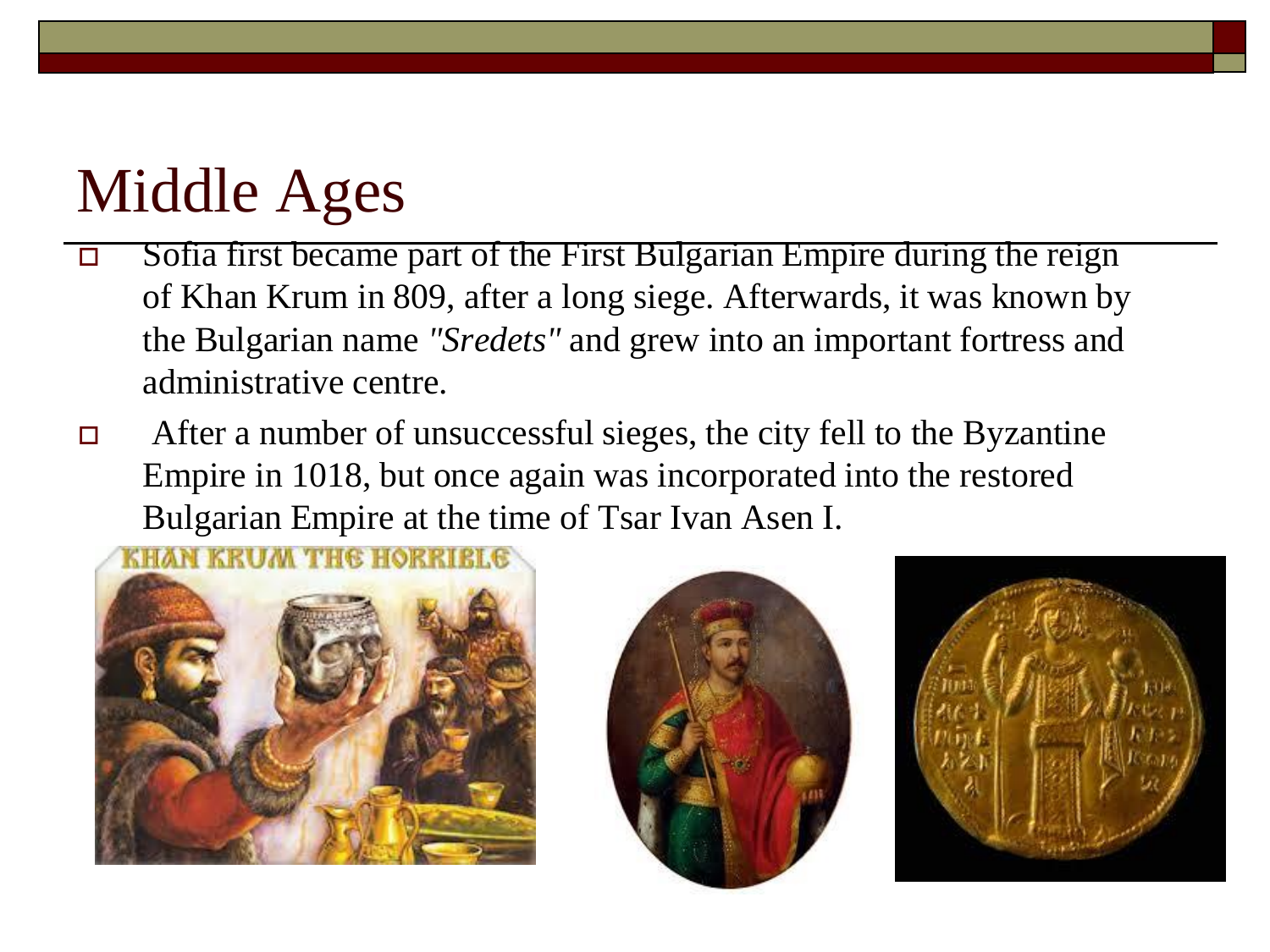### Before the Ottoman rule

 $\Box$  From the 12th to the 14th century, Sofia was a thriving centre of trade and crafts. It is possible that it had been called by the common population *Sofia* (meaning "wisdom" in Ancient Greek) about 1376 after the church of Saint Sophia



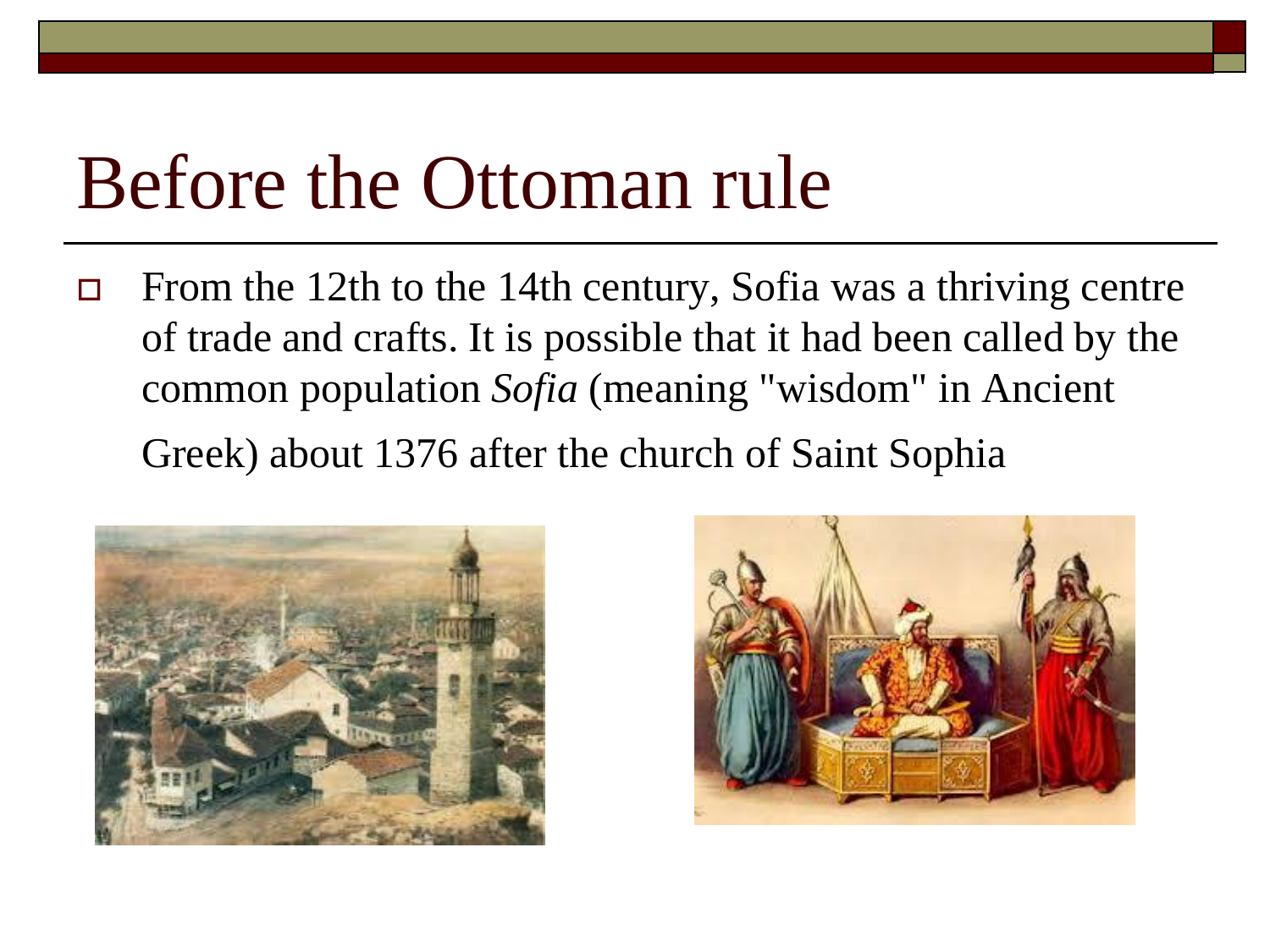#### Modern and contemporary history

 $\Box$  Sofia was taken by Russian forces on January 4, 1878, during the Russo-Turkish War, 1877–78, and became the capital of the autonomous Principality of Bulgaria in 1879, which became the Kingdom of Bulgaria in 1908. It was proposed as a capital by Marin Drinov and was accepted as such on 3 April 1879. After the Liberation War, the new name "Sofia" replaced the old one ("Sredets").